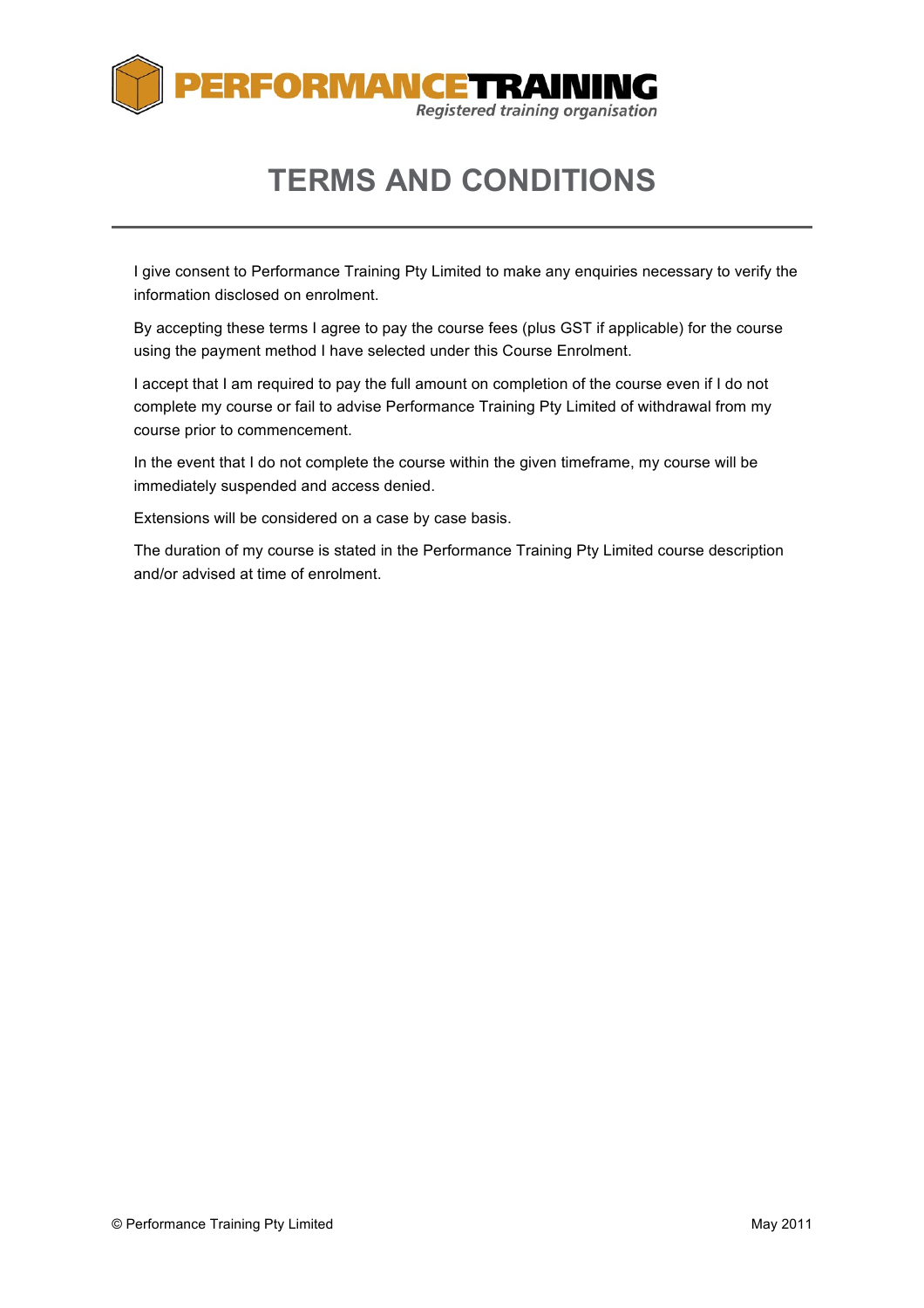

### **Course Enrolment**

I acknowledge the following, in relation to course enrolment:

- Course enrolment is complete when the student receives formal notification of enrolment.
- Performance Training Pty Limited and the student will agree on a date for course access, this date will be known as the agreed course commencement date.
- Course duration is effective from the agreed course commencement date.
- Login access to available units will be active as at the agreed course commencement date.
- A student will be deemed to have commenced their course at the time of login on or after the agreed commencement date.
- The course is non-transferable once the student has commenced.
- Performance Training Pty Limited can at any time reschedule a course due to lack of numbers, and that Performance Training Pty Limited will negotiate a another suitable time.

### **Orientation Period**

• Students enrolled in a Nationally Recognised Course of 8 units or more have a fourteen day orientation period from the agreed course commencement date in which to access the course and ensure that the course meets their requirements.

# **Cancellation**

Should a student wish to cancel within fourteen days of enrolment, provided they have not accessed more than four units of the course, they may do so by contacting Performance Training Pty Limited.

• Cancellations (other than eligible cancellations during the orientation period) for students that have commenced their course may not be entitled to a refund. Statement of Attainment/s will be issued for any units that have been satisfactorily completed.

# **Privacy Policy**

Information provided by you is considered confidential and will not be divulged to any third party, nor will it be sold.

- We will keep any information (including your account details) of your direct debit request confidential. We will make reasonable efforts to keep any such information that we have about you secure and to ensure that any of our employees or agents who have access to information about you do not make any unauthorised use, modification, reproduction or disclosure of that information.
- We will only disclose information that we have about you:
	- to the extent specifically required by law; or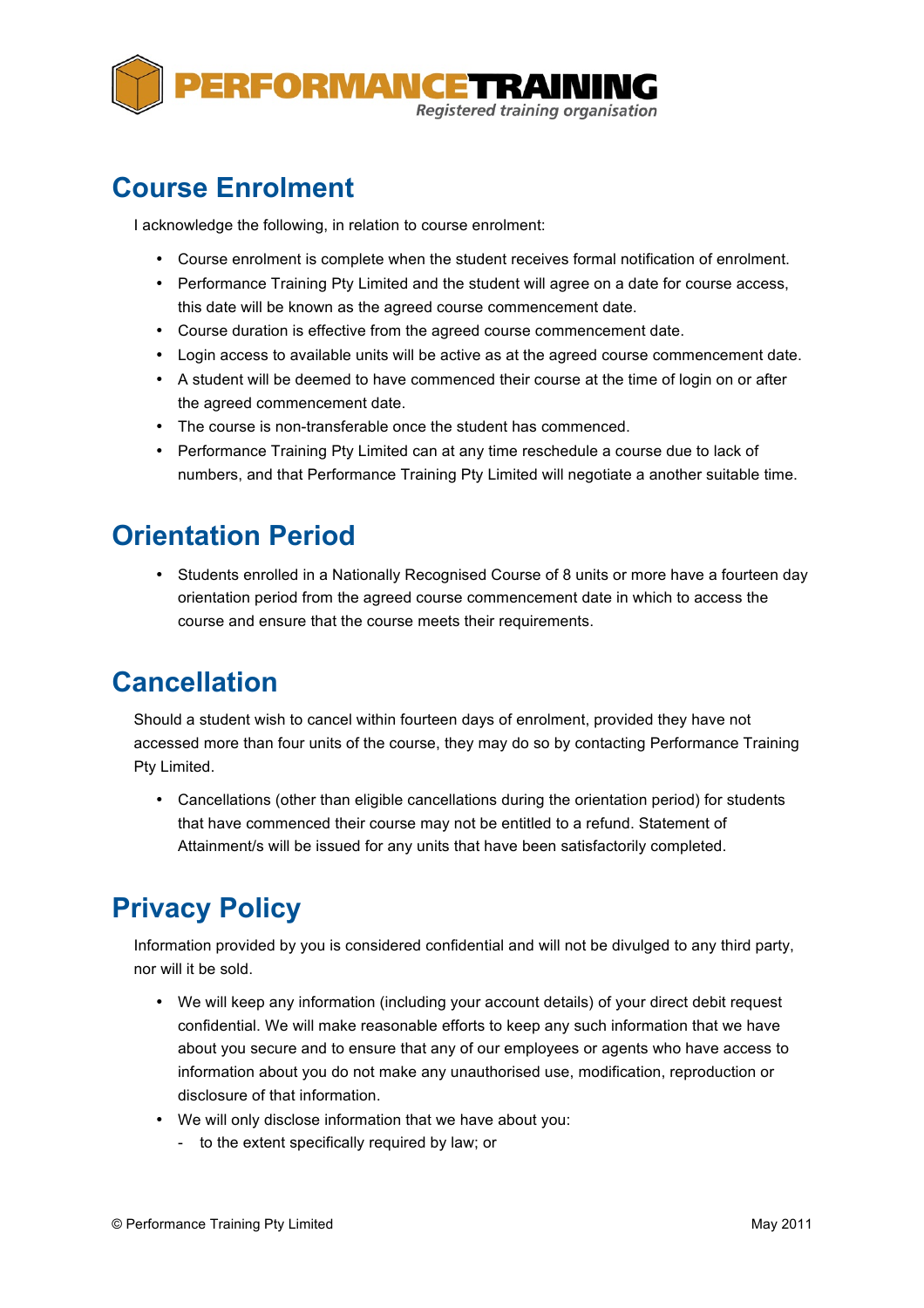

for the purposes of this agreement (including disclosing information in connection with any query or claim).

### **Course Extension Policy**

If I wish to continue with my course beyond the expiry date, application for a course extension must be made in writing to Performance Training Pty Limited and received 14 days prior to expiry date.

- Performance Training Pty Limited will not be obliged under any circumstances to extend the period of a student's enrolment if the student has not completed the program/course in the allocated time.
- Once the allocated time for a given program/course has ended the student will no longer be provided with access to the course material, course assessment and unlimited trainer support.
- In some circumstances a student may wish to place their course on hold due to extended holidays or unforeseen events which do not allow continued study. Students should contact Performance Training Pty Limited to request their course be placed on hold for a period time which is not to exceed six months.

### **Refund and Extension Policy**

- Should Performance Training Pty Limited cancel a course for any reason, students enrolled at the time Performance Training Pty Limited announces the cancellation will be entitled to a full refund of any course fees paid, and this will incur no administrative charges or penalties.
- Should Performance Training Pty Limited be unable to provide all units to meet the student's course completion schedule: The following will apply:
	- Course fees paid will be refunded in full; and
	- No Statement of Attainment will be issued on any unit; or
	- Course fees paid on any unavailable unit/s will be refunded; and
	- Statement of Attainment will be issued for satisfactorily completed units.
- If a candidate withdraws from a course before the commencement of the course, full refund of any fees will be made, however a cancellation fee of 15% of full course fees may be withheld to cover administration costs.
- Eligible cancellations, for students enrolled in a nationally recognised course of 8 units or more, received during the orientation period will receive a full refund of course fees paid, however a cancellation fee of 25% will be withheld to cover trainer and/or administration costs. Statement of Attainment/s will not be issued.

# **Student Handbook**

The Performance Training Pty Limited Student Handbook is available for download from the website. I accept it is my responsibility to ensure I read and understand the conditions outlined in the handbook.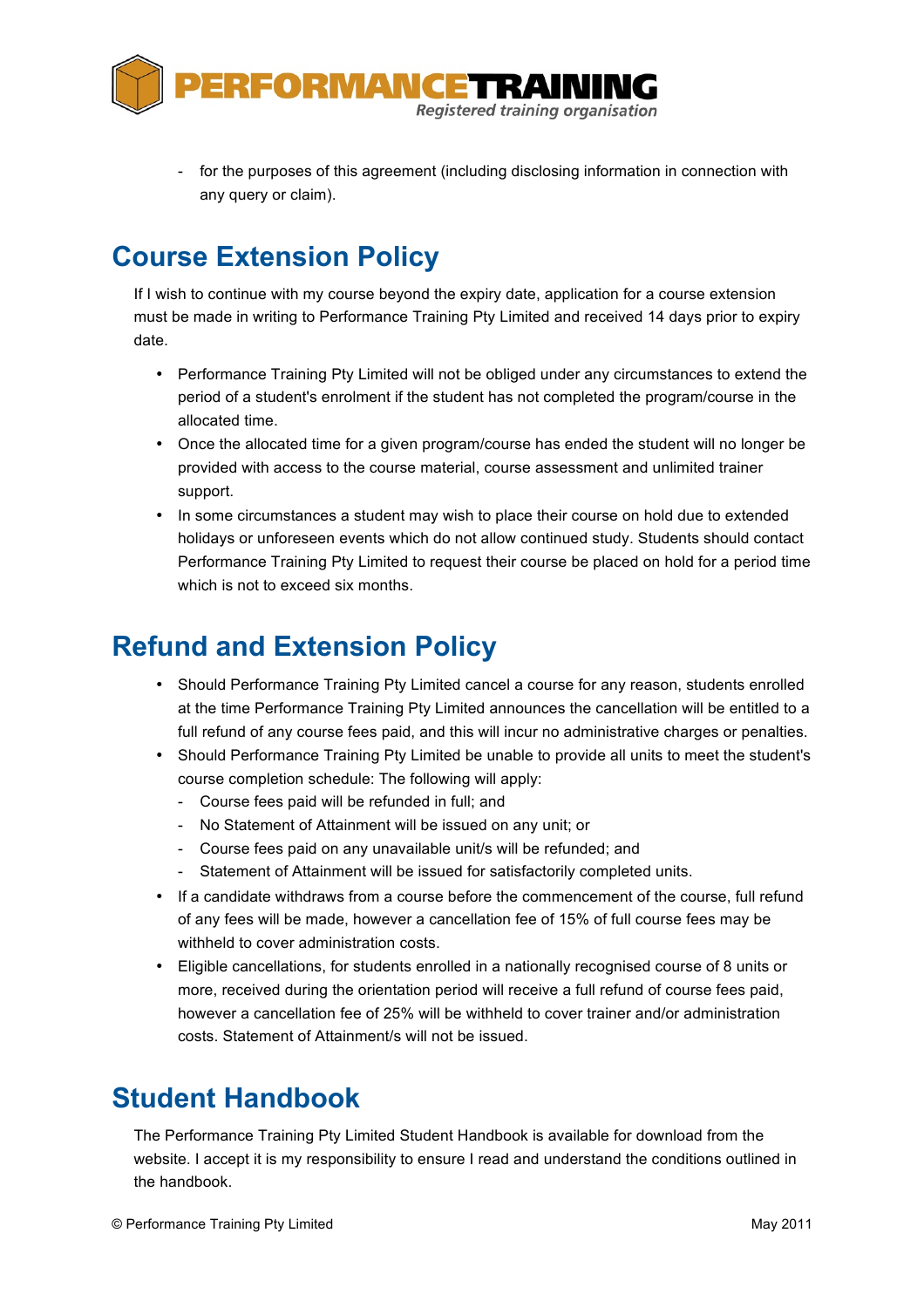

### **Revisions**

Performance Training Pty Limited may revise the Student Handbook, Policy Documents and any terms and conditions contained in this agreement, at any time at our sole discretion. Any such revisions will be available from our website.

# **Payment Agreement**

I agree to honour the payment plan and understand that:

- all instalments must be paid on or before the due date;
- I must ensure that sufficient funds are available in my nominated account to meet the instalment payments;
- Performance Training Pty Limited reserves the right to suspend access to my online course in the event that I fail to pay any part of the course fees as and when it falls due for payment;
- in the event that I request or fail to advise my course cancellation, the balance of my course fees will be paid in full or continue to be paid under my payment plan schedule; and
- Performance Training Pty Limited will not issue a Certificate or Statement of Attainment/s until course fees are paid in full.

Should I default on the repayment schedule:

- my enrolment will be suspended and my outstanding account will become immediately due and payable; or
- as a cancelled student my outstanding account will become immediately due and payable
- the outstanding debt will be forwarded to a debt collection agency, and
- I may also be required to pay additional fees associated with the debt collection process.

#### **Course Materials Agreement**

I acknowledge that:

- Course Materials are supplied in an online environment, unless otherwise stated in the Performance Training Pty Limited course description, and once enrolment has ended, access is denied. Therefore it becomes the student's responsibility to save and/or copy content as required for reference purposes.
- The content of the online course materials, including copyright and all other such intellectual property rights contained therein, remain the property of Performance Training Pty Limited. You may not reproduce any part of the online course materials without the prior written consent of Performance Training Pty Limited.